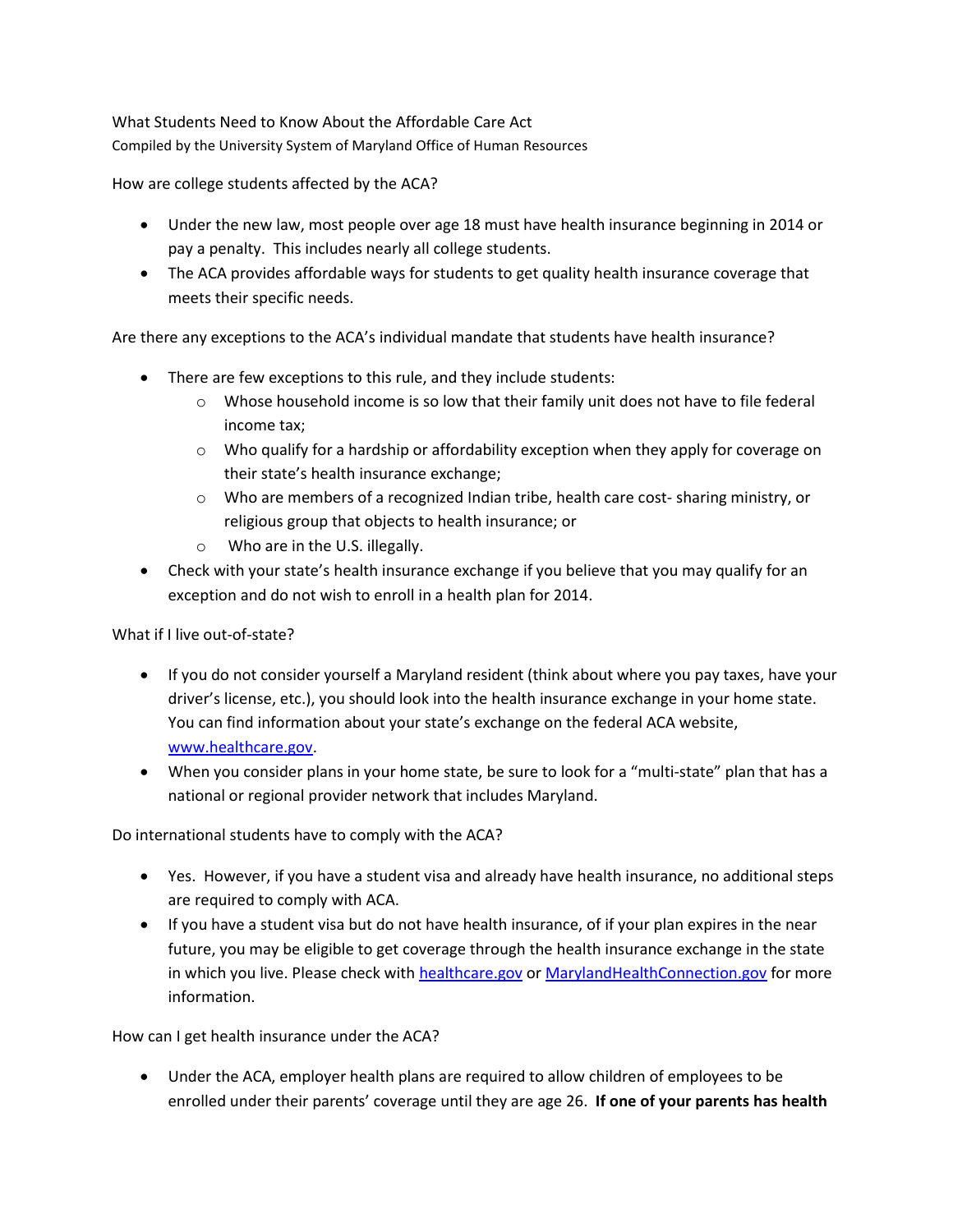**insurance and you are under age 26, you should qualify as a dependent on your parent's health plan. For many students, this is the most direct and economical way to get coverage.**

- Some USM institutions have specialized student health plans. Please check with your institution's student health center or student affairs office to see if your campus has its own plan.
- If you do not currently have private health insurance or Medicaid and cannot enroll in a parent's health plan, you can look to the new health insurance exchange in your state of permanent residence to find an affordable health care plan that meets your needs. **In Maryland, this exchange is called the Maryland Health Connection. Visit [MarylandHealthConnection.gov](http://www.marylandhealthconnection.gov/) to review the services available through and the costs of various health plans; learn about subsidies for people with low incomes; and enroll in the plan of your choosing.**

What are the deadlines for becoming insured under the ACA's individual mandate?

- October-December 2013: If you do not already have coverage for 2014, you can enroll in a plan on a health insurance exchange, including Maryland Health Connection, between October and approximately December 15, 2013. Enrollment during this period will enable your coverage to start on January 1, 2014.
- January 1, 2014: The date on which coverage provided by the exchanges will actually begin.
- March 31, 2014: The date on which open enrollment on the exchanges will close. If you do not have coverage by this date, you will be subject to a penalty.

What is the penalty if I do not enroll in a health insurance plan?

- In 2014, the penalty is \$95 per individual adult or 1 percent of your income, whichever is higher.
- Penalties increase annually after 2014. In 2015, the penalty will rise to \$325 or 2 percent of your income; in 2016, these numbers increase to \$695 or 2.5 percent of your income.

What kinds of services are covered by plans offered on the health insurance exchanges?

- Under the ACA, every plan offered by a student health insurance plan or a state health insurance exchange must provide all of the following benefits:
	- o Outpatient doctor visits and other services
	- o Emergency care
	- o Hospitalizations
	- o Maternity and newborn care
	- o Counseling and other mental health and substance abuse services
	- o Prescription drugs
	- o Rehabilitative services and devices
	- o Preventive and wellness services
	- o Pediatric services
- Under the ACA, pre-existing conditions do not limit eligibility, services, or costs to the enrollee.

What will a plan on Maryland Health Connection or another state's exchange cost?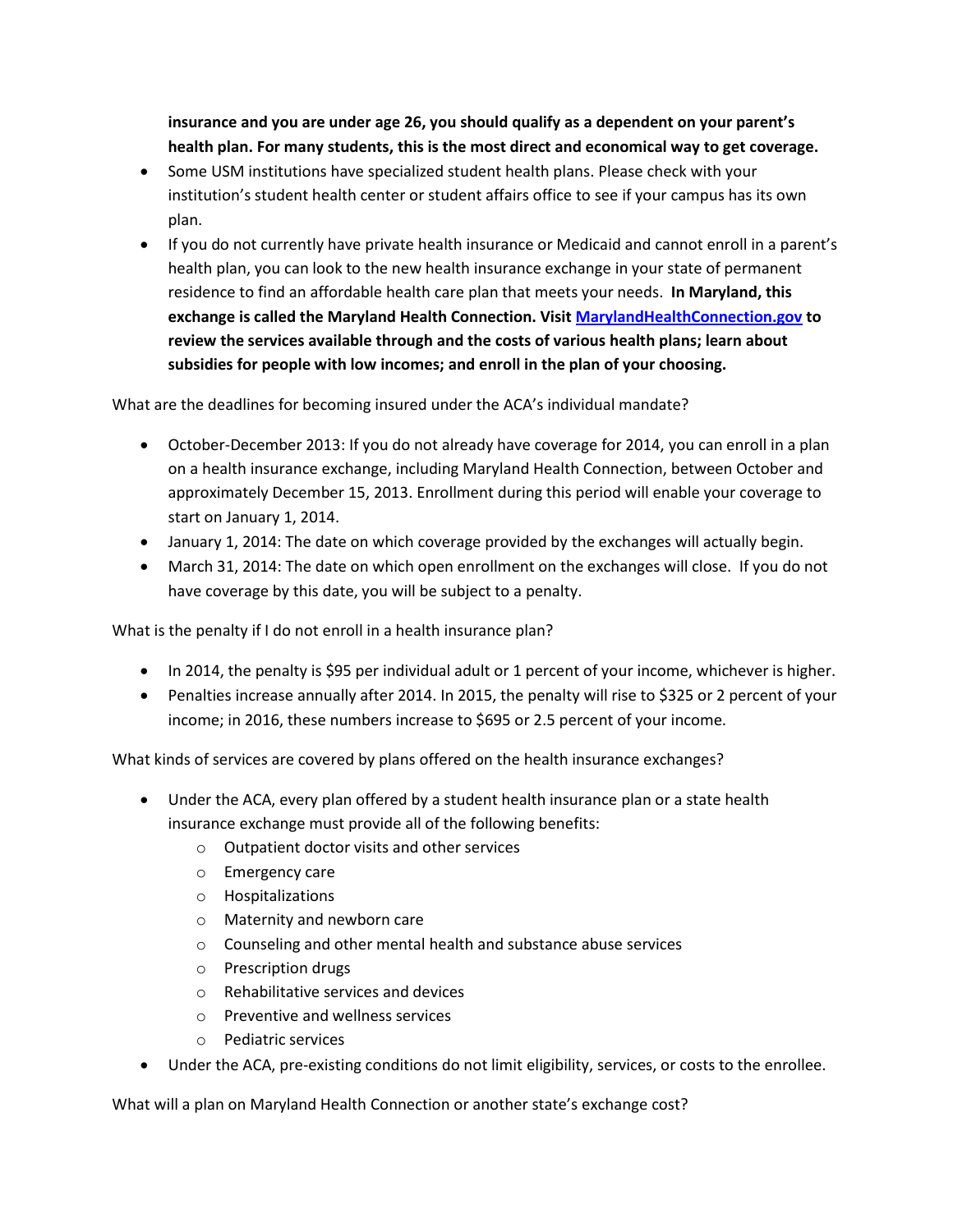- The cost of a plan for an individual student through Maryland Health Connection depends on a number of factors, including your age and income. For example:
	- $\circ$  If you are financially independent and your income is less than \$16,000 per year, you may qualify for Medicaid, not have to pay premiums, and have minimal out-of-pocket costs.
	- $\circ$  If your income is between \$16,000 and approximately \$46,000 per year, you will qualify for subsidies and credits for the cost of your insurance at Maryland Health Connection. For example, a graduate student in his/her late twenties who makes \$20,000 per year would receive a credit of nearly \$1,600 toward a health insurance premium, and could enroll in a high-deductible (Bronze) plan for a premium of approximately \$50 per month, or a lower-deductible (Silver) plan for \$70-\$80 per month.\*
	- $\circ$  If you are under age 30, you can enroll in a "Young Invincibles Plan." This plan has a very low premium but high deductibles and other cost-sharing if and when you do use health services.
- $\circ$  If you have a spouse, children, or other dependents, the ability to reduce your costs through Medicaid, subsidies, and credits increases dramatically. For example, a family of four:
	- May be able to enroll in Maryland Medicaid if the household income is less than \$32,500.
	- Will be eligible for premium and out-of-pocket cost subsidies if the household income is less than \$94,200.
		- $\circ$  For example, a graduate student in his/her late twenties with a spouse and child and a household income around \$20,000 a year should be able to get either highdeductible insurance with no monthly premiums or a plan with lower deductibles and \$40-\$70 in monthly premiums. If that young family has an income of \$40,000, it can expect to pay roughly \$110 per month in premiums for a high-deductible plan, and \$210-\$250 per month for a lower-deductible plan.\*
- If you are an out-of-state resident, you will need to look at your home state's health insurance exchange website for cost information. Plans and premiums on the exchanges vary by state.

How do I choose the plan that is best for me?

- To choose a plan, you will need to consider your age, general health, the health of your dependents, health services that may be available on campus and paid for through student fees, and whether you have a regular need for health services.
	- $\circ$  If you are in good health and have no dependents, you may wish to consider a "Young" Invincibles Plan," which is available to people under the age of 30. These plans offer low premiums, but they have high deductibles and out-of-pocket costs.
	- $\circ$  If you have a chronic health condition that requires regular health care or prescription medications, or you have dependents, you may wish to consider enrolling in a plan that has higher premiums but low deductibles and low out-of-pocket costs. On the Maryland Health Connection, these are called "Silver" or "Gold" plans.
- Help is available at the Maryland Health Connection to assist you in evaluating the many available plans. This help includes: